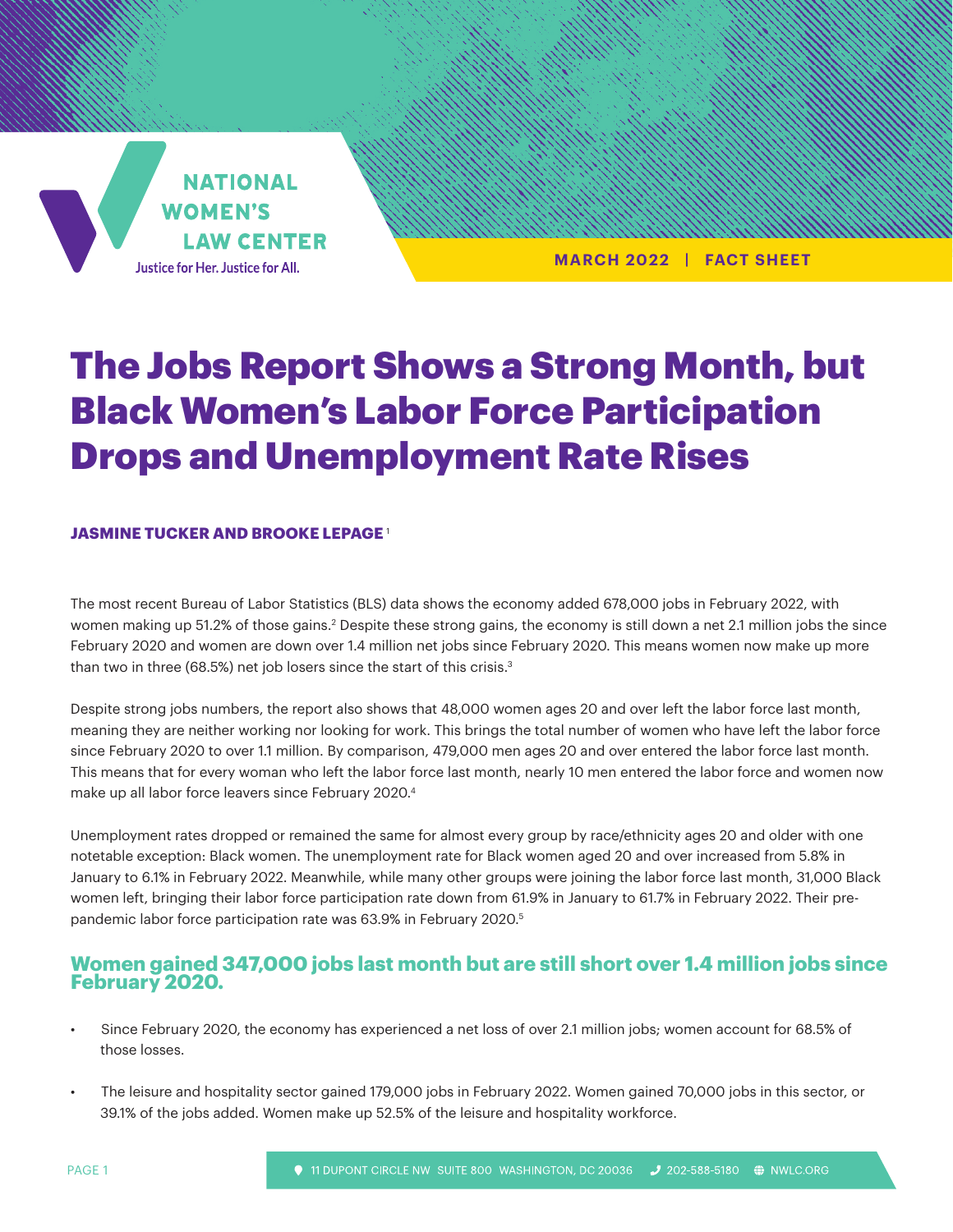- The retail trade sector gained 36,900 jobs in February 2022. Women gained 24,800 jobs, or 67.2% of the jobs added. Women make up 48.8% of the retail trade workforce.
- The government sector gained 24,000 jobs in February 2022. Women gained 32,000 jobs while men lost 8,000. Women make up 58.1% of the government workforce.
- The education and health services sector gained 112,000 jobs in February 2022. Women gained 84,000 jobs, or 75.0% of the jobs added. Women make up 76.8% of the education and health services workforce.
- The child care sector gained 7,900 jobs last month. A net 123,500 child care jobs have been lost since February 2020. The child care sector has lost over 1 in 9 jobs (11.7%) since the start of the crisis.<sup>6</sup>

## **While unemployment rates went down for many demographic groups, the overall unemployment rates masks higher rates for Black women, Latinas, and other groups.**

- The unemployment rate for women ages 20 and over remained unchanged at 3.6% last month. In comparison, the unemployment rate for men ages 20 and over decreased from 3.8% in January to 3.5% in February 2022.7
- Nearly 1 in 16 Black women ages 20 and over (6.1%) were unemployed in February 2022, up from 5.8% in January. Over 1 in 16 Black men ages 20 and over (6.4%) were unemployed in February 2022, down from 7.1% in January.<sup>8</sup>
- Nearly 1 in 20 Latinas ages 20 and over (4.8%) were unemployed in February 2022, down from 4.9% in January.<sup>9</sup>
- Nearly 1 in 35 Asian women ages 20 and over (2.7%) were unemployed in February 2022, down from 3.2% in January.10
- By comparison, the unemployment rate for white men ages 20 and over was 3.0% in February 2022, down from 3.2% in January.<sup>11</sup>
- Nearly 1 in 10 women with disabilities (9.7%) were unemployed in February 2022, up from 7.9% in January. 12
- Over 1 in 14 young women ages 20-24 (7.2%) were unemployed in February 2022, up from 5.9% in January. The unemployment rate for Black women ages 20-24 decreased from 14.2% in January 2022 to 13.8%13 in February 2022 and Latinas ages 20-24 increased from 5.9% in January 2022 to 7.3% in February 2022.14

# **Many unemployed women have been out of work for 6 months or longer.**

In February 2022, nearly 3 in 10 unemployed women ages 20 and over (29.0%) had been out of work for six months or longer. Among unemployed women ages 16 and over, 27.1% had been out of work for six months or longer, including 27.8% of unemployed Asian women, 32.5% of unemployed Black women, and 22.9% of unemployed Latinas.15 Additionally, in February 2022, nearly 1 in 5 unemployed women ages 16 and over (19.3%) had been out of work for a year or longer.16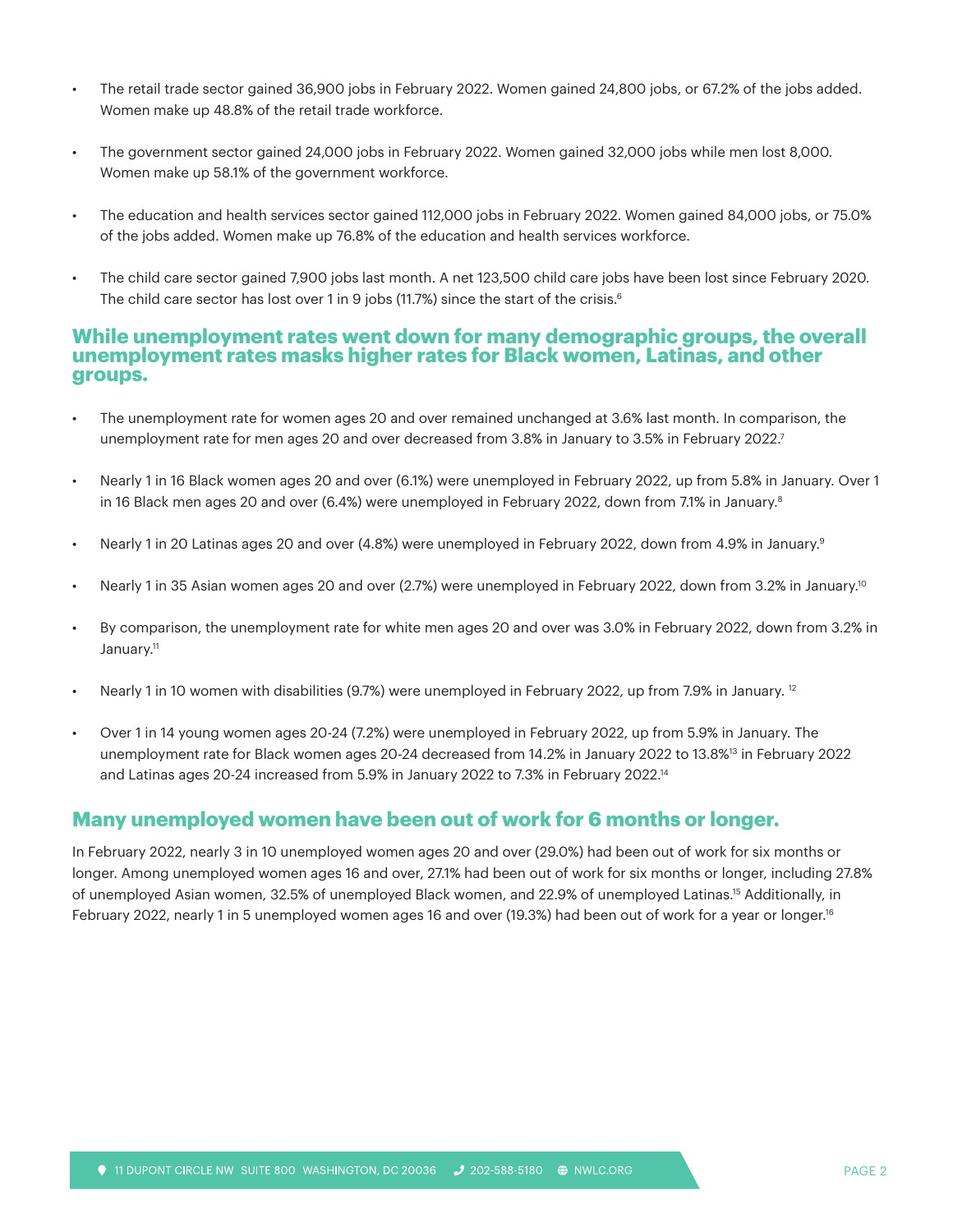

Source: BLS, Employment Situation Summary Tables A-1, A-2, A-3, A-6, and A-13. Unemployment rates for white men, women overall, Latinas, and Black women are seasonally adjusted and are for people ages 20 and over. The unemployment rate for women with disabilities is not seasonally adjusted and is for women ages 16-64.

### **If the over 1.1 million women who have left the labor force since February 2020 were counted among the unemployed, women's unemployment would have been 5.1% last month.**

Reported unemployment rates do not capture people who have left the labor force entirely and are no longer looking for work. If the over 1.1 million women ages 20 and over who have left the labor force since February 2020 were counted as unemployed in February 2022, women's unemployment rate would have been 5.1% in February 2022 instead of the reported 3.6%.17

Since February 2020, 199,000 Black women have left the labor force, along with 41,000 Latinas. If these women were counted as unemployed, the unemployment rate for Black women in February 2022 would have been 7.8% instead of 6.1%, and Latinas' unemployment rate would have been 5.2% instead of 4.8%.18